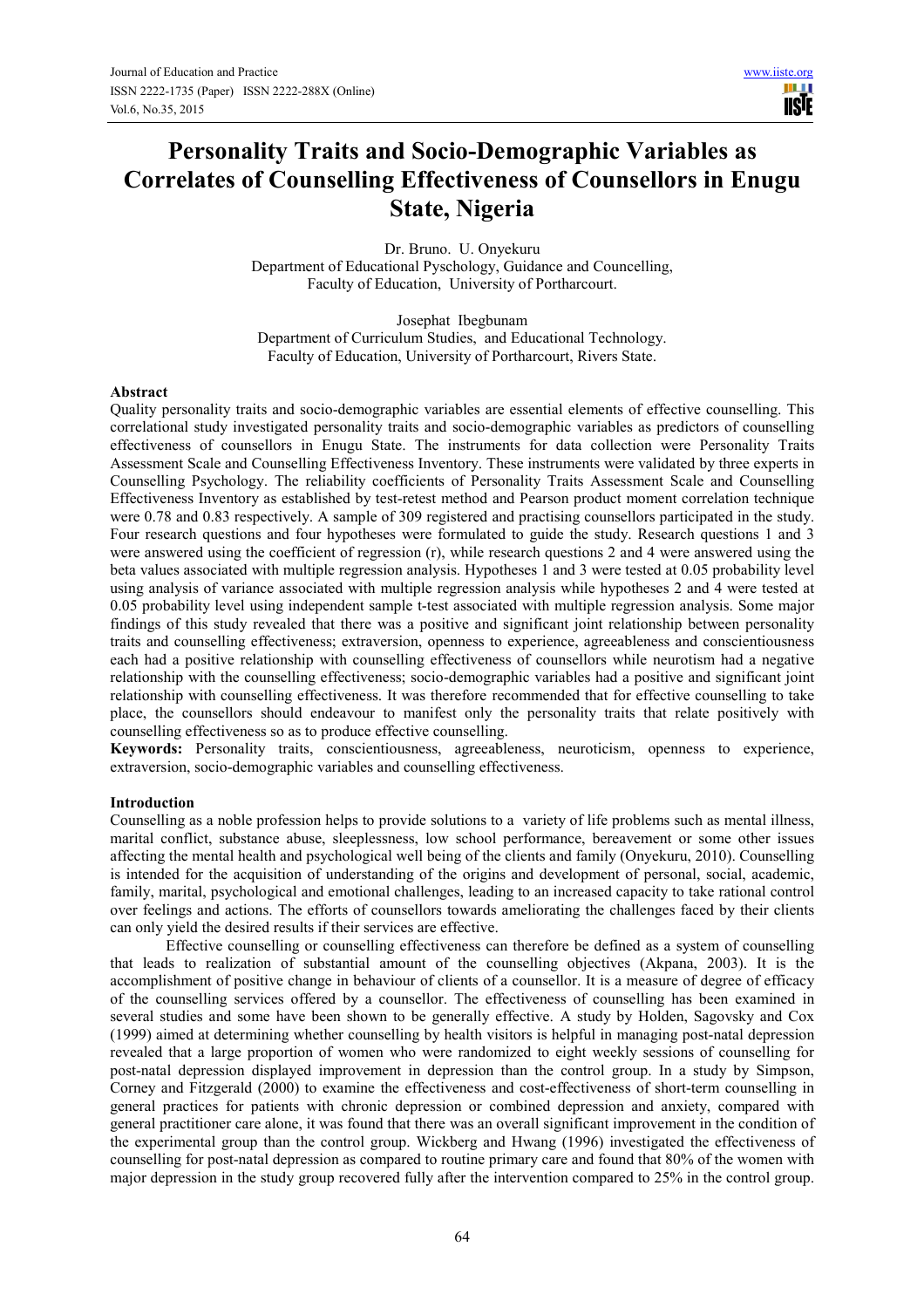Gilbbard and Hanley (2006) conducted a five–year evaluation of the effectiveness of person-centred counselling and found significant increase in effect size of pre-to-post therapy for clients receiving person-centred counselling compared to a wait-list; person-centered counselling was reported to be effective for clients with common mental health problems such as anxiety and depression; effectiveness extended to people with moderate to severe symptoms for longer duration.

Counsellors are faced with some conditions in the discharge of their duties which can either facilitate or hamper the provision of effective counselling services of the counsellors. Some of these factors that have been touted to influence the effectiveness of the counselling services provided by the counsellors include but not limited to personality traits of the counsellors and their socio-demographic variables.

Personality trait was defined as the sum total of the typical and enduring ways of acting, thinking and feeling that makes a person unique which are relatively consistent across situations (Lahey, 2003). It is enduring patterns of behaviour that are relatively consistent across situations. Five factor models of personality traits were initially proposed by Costa and McCrae in 1992 which often describe the relations between an individual's personality and various behaviours. The following five personality traits were recognized by Costa and McCrae (1992).

**Neuroticism:** Neuroticism is a condition in which individuals are prone to negative thoughts such as anger, envy, anxiety, guilt, etc. Such individuals are often in a state of depression and do not know how to manage life. They always look at the negative sides of life and find it extremely difficult to cope up with stress.

**Openness to experience:** Individuals with openness to experience are generally very active, have a tremendous inclination towards creativity and aesthetics and listen to their hearts. That is, they follow their inner feelings. Such individuals are generally open to new learning, skill sets and experiences. People who score high on openness are quite broadminded and modern in their outlook as compared to individuals who score low on the same parameter. Such individuals are conservative, reluctant to changes and have a traditional approach in life.

# **Extraversion and introversion**

**Extraversion:** Extraversion refers to a state where individuals show more concern towards what is happening outside. Such individuals love interacting with people around and are generally talkative. They do not like spending time alone but love being the centre of attraction of parties and social gatherings. Such individuals love going out, partying, meeting people and often get bored when they are all by themselves. They admire the company of others and hate staying alone.

**Introversion:** Introversion, on the other hand refers to a state when an individual is concerned only with his own life and nothing else. Such individuals do not bother about others and are seldom interested in what is happening around. They prefer staying back at home rather than going out and spending time with friends. Such individuals speak less and enjoy their own company. You would never find them in meetings, clubs, parties or social gathering. They generally do not have many friends and tend to rely on few trusted ones.

**Conscientiousness:** As the name suggests, individuals with a conscientious personality trait listen to their conscience and act accordingly. Such individuals are extremely cautious and self disciplined. They never perform any task in a haste, but think twice before acting. People with this personality trait are generally methodical and tend to become perfectionists in the long run. People who score high on conscientiousness scale are proactive, goal oriented and self disciplined. They strive hard to accomplish goals and objectives within the stipulated time frame. Individuals who score less on conscientiousness scale are little laid back and are not much goal oriented.

**Agreeableness:** Agreeableness is a personality trait which helps individuals to adjust in almost all situations they find themselves. Such individuals are original in their attitudes and deeds. They do not crib. They face challenges with a smile. They accommodate themselves to all situations and are friendly and kind-hearted. People who score high on agreeableness are ready to help others and usually smile whenever a problem arises. Conversely, individuals who score low on agreeableness find it difficult to adjust for the sake of others and are little unfriendly.

Effective counsellors' socio-demographic variables in the present study refer to social and demographic factors that can influence counselling effectiveness of counsellors. Among these include qualification of counsellors, age, years of experience, class, marital status, and gender of counsellors.

Studies have been conducted on the relationship between personality traits and work efficiency. Anasi (2009) investigated the relationship between the big five personality traits and counsellors' productivity in Awka using a sample of 50 counsellors. In this study, it was found that agreeableness correlated highly with counsellors' productivity. Anyadiegwu (2010) carried out a study on personality traits and counsellor effectiveness in Abia State, using a sample of 100 counsellors selected by the use of cluster and proportional stratified rendom sampling technique and found that neuroticism did not relate to job effectiveness of counsellors in Abia State. In a study conducted by Ebong (2009) on personality traits, motivation and job performance of counsellors in Akwa-Ibom, data were collected from 48 counsellors. Analysis of the data yielded the result which indicated that personality trait of conscientiousness, as well neuroticism did not relate to job performance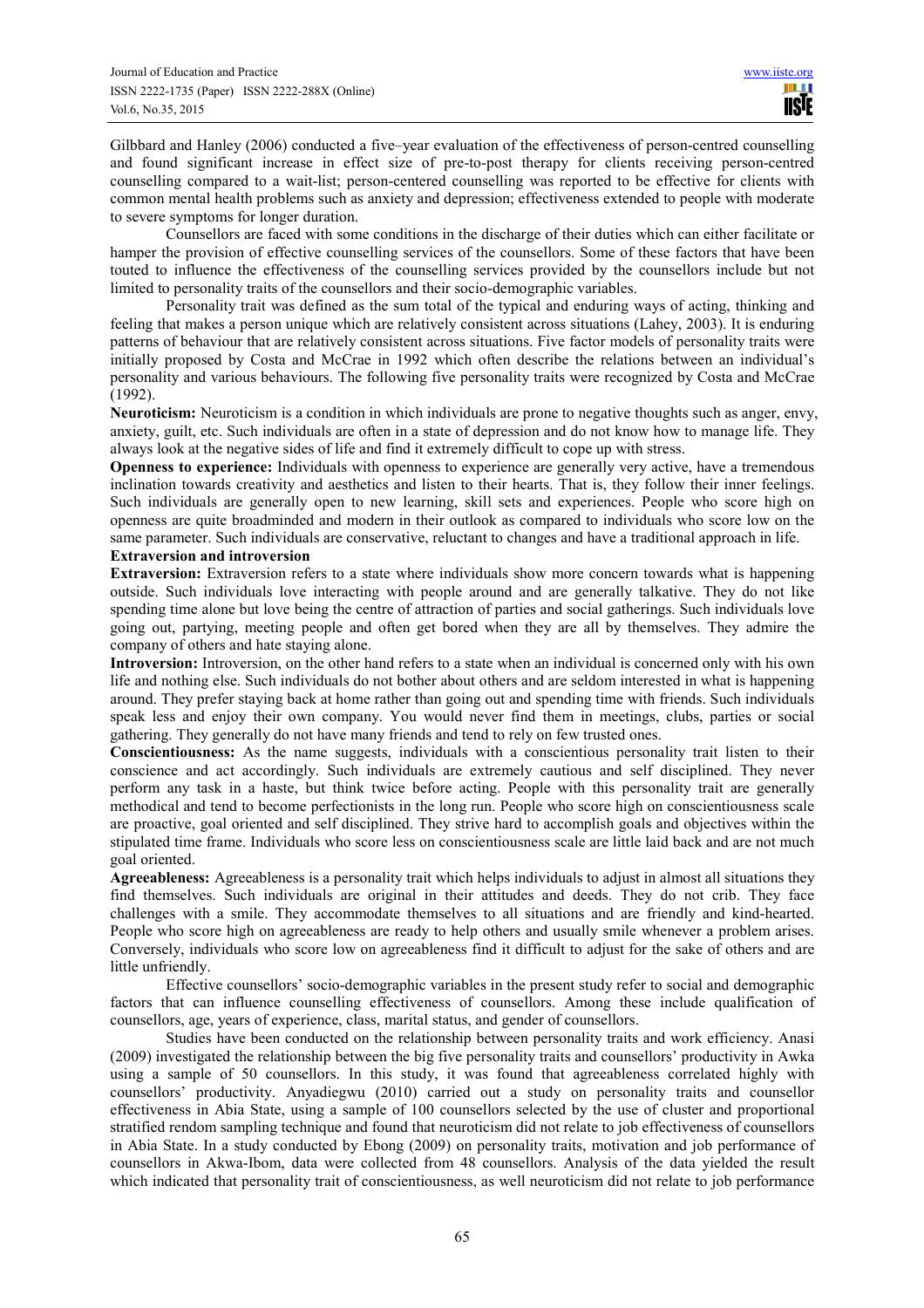of counsellors. Woko (2012) conducted a study on the prediction of job satisfaction from personality traits and some selected variables of counsellors in Rivers State using a sample of 763 professional counsellors. The findings of the study revealed that personality traits had a significant joint relationship with counsellors' job satisfaction and that extraversion, agreeableness, openness to experience and conscientiousness had positive relationship with counsellors' job satisfaction while neuroticism had negative relationship with counsellors' job satisfaction. The findings of the study also showed that the investigated socio-demographic variables had a significant joint relationship with counsellors' job satisfaction.

# **1.2 Statement of the problem**

All counsellors aim to make positive impacts on the lives of their clients. They want to make the impacts of their services felt by their clients. In order to achieve this purpose, they must manifest qualities which can have positive effects on their counselling effectiveness and avoid or suppress where possible the qualities that may have negative effects on their counselling effectiveness. It was not certain whether counsellors in Enugu State have qualities or characteristics that may influence positively their counselling effectiveness or they have qualities or characteristics that have negative influence on their counselling effectiveness. This study therefore investigated the personality traits and socio-demographic variables as correlates of counselling effectiveness of counsellors in Enugu State.

## **Research questions**

1. What is the joint relationship between personality traits (conscientiousness, agreeableness, neuroticism, openness to experience, extraversion) and counselling effectiveness of counsellors in Enugu State?

2. What is the individual relationship between personality traits (conscientiousness, agreeableness, neuroticism, openness to experience, extraversion) and counselling effectiveness of counsellors in Enugu State?

3. What is the joint relationship between socio-demographic variables (age, years of experience and qualification) and counselling effectiveness of counsellors in Enugu State?

4. What is the individual relationship between socio-demographic variables (age, years of experience and qualification) and counselling effectiveness of counsellors in Enugu State?

## **Hypotheses**

1. There is no significant joint relationship between personality traits (conscientiousness, agreeableness, neuroticism, openness to experience, extraversion) and counselling effectiveness of counsellors in Enugu State.

2. There is no significant individual relationship between personality traits (conscientiousness, agreeableness, neuroticism, openness to experience, extraversion) and counselling effectiveness of counsellors in Enugu State.

3. There is no significant joint relationship between socio-demographic variables (age, years of experience and qualification) and counselling effectiveness of counsellors in Enugu State.

4. There is no significant individual relationship between socio-demographic variables (age, years of experience and qualification) and counselling effectiveness of counsellors in Enugu State.

#### **Method**

From a population of 338 registered and practising counsellors in six education zones (Data from Statistics Unit, Post Primary Schools Management Board, Enugu, 2014) of Enugu State, a sample of 309 counsellors was drawn using proportional stratified random sampling technique. Two instruments including Personality Traits Assessment Scale and Counselling Effectiveness Inventory were used for data collection. Both instruments were non-cognitive questionnaire. The Personality Traits Assessment Scale had two sections. Section A was designed to measure the demographic variables of the respondent counsellors while section B was designed to measure the personality traits of the counsellors. Section B has subsections i, ii, iii, iv  $\&$  v which measured the personality traits of the respondents in neurotism, extraversion, openness to experience, agreeableness and conscientiousness respectively. Each of the subsections has 10 items giving a total of 50 items. The items were of 4 point likert response format of strongly agree, agree, disagree and strongly disagree. So the minimum and maximum points obtainable by a respondent for each of the subsections were 10 and 40 respectively. Counselling Effectiveness Inventory was designed to measure the counselling effectiveness of the counsellors. It contains 20 items of 4 point likert response format of always implemented, sometimes implemented, rarely implemented and never implemented. The minimum point obtainable by a respondent is 20 and the maximum point obtainable by a respondent is 80.

Both instruments were researcher-made, but were validated by three experts in the Department of Counselling Psychology, University of PortHacourt. The reliability coefficients of the instruments as obtained through test re-test method and Pearson coefficient of correlation technique was 0.78 for Personality Traits Assessment Scale and 0.83 for Counselling Effectiveness Inventory. The data obtained following the administration of these instruments to the respondents were subjected to analysis using SPSS (version 17) and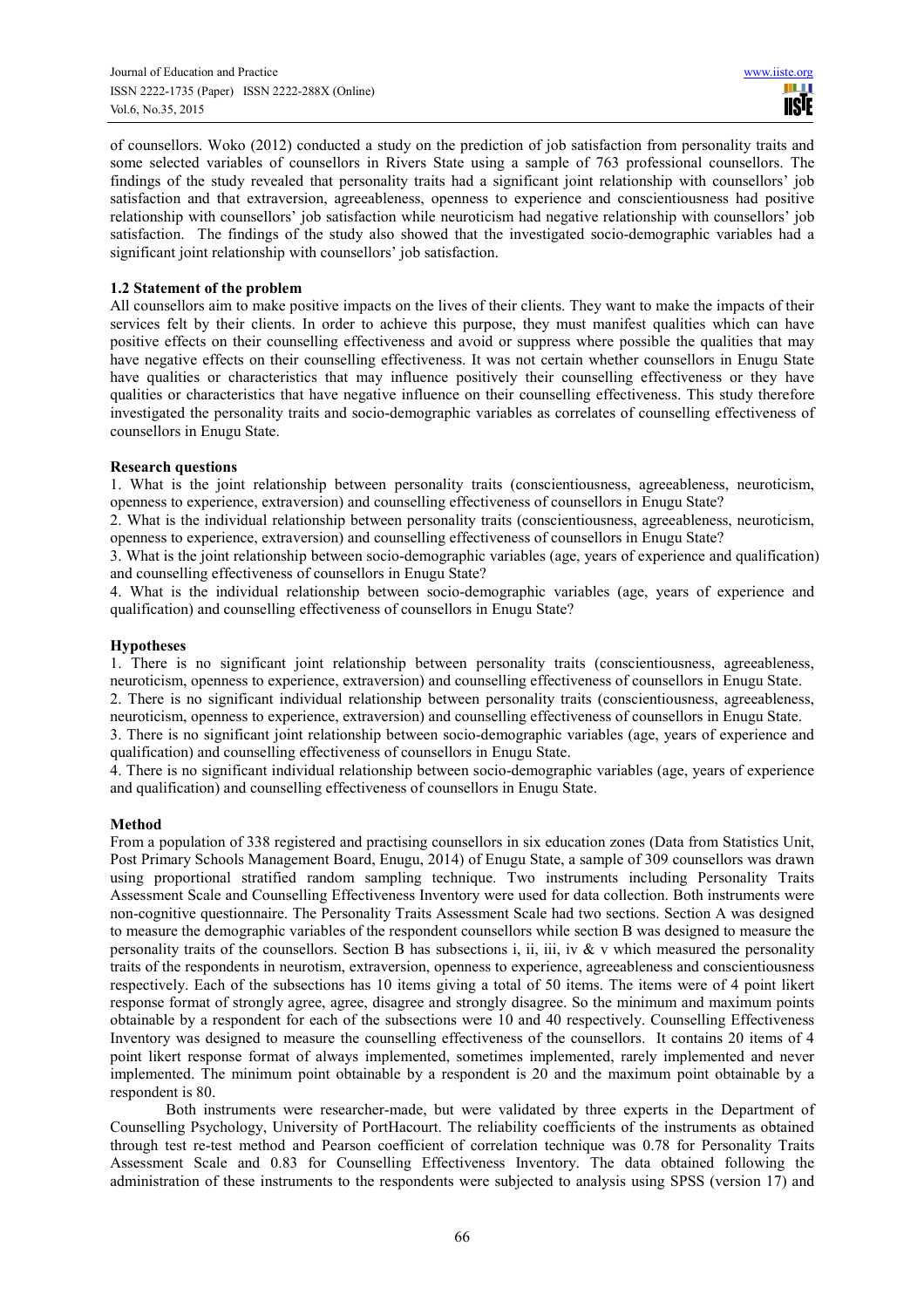the results shown bellow.

## **Results**

**Rq1**: What is the joint relationship between personality traits (conscientiousness, agreeableness, neuroticism, openness to experience, extraversion) and counselling effectiveness of counsellors in Enugu State? The result of the data analysis as regards research question 1 is presented in table 1

# **Table 1: Multiple regression result for joint relationship between personality traits and effectiveness**

| Model | R     | R Square | Adjusted R Square |
|-------|-------|----------|-------------------|
|       | 0.686 | 0.485    | 0.477             |

Table 1 shows that the coefficient of regression  $(R)$  is 0.686. The square of the coefficient of regression  $(R^2)$ is 0.485 and the adjusted square of the coefficient of regression is 0.477. The value of 0.686 for coefficient of regression shows that the joint relationship between personality traits (conscientiousness, agreeableness, neuroticism, openness to experience, extraversion) and counselling effectiveness is moderate and positive. The value of 0.447 indicates that only 47.7% of variation in counselling effectiveness can be accounted for by personality traits while the remaining 52.3% are accounted for by factors not investigated in this study. **HO1**: There is no significant joint relationship between personality traits (conscientiousness, agreeableness,

neuroticism, openness to experience, extraversion) and counselling effectiveness of counsellors in Enugu State. The result of the data generated from the response of the counsellors with regard to hypothesis one is shown in table two.

|  |                          |  |  |  | Table 2: ANOVA associated with multiple regression result for joint relationship between personality |  |
|--|--------------------------|--|--|--|------------------------------------------------------------------------------------------------------|--|
|  | traits and effectiveness |  |  |  |                                                                                                      |  |

| Model |                                 | Sum of Squares                      | df         | Mean Square        |        | Sig. |
|-------|---------------------------------|-------------------------------------|------------|--------------------|--------|------|
|       | Regression<br>Residual<br>Total | 20068.768<br>21304.520<br>41373.288 | 303<br>308 | 4013.754<br>70.312 | 57.085 | .000 |

 Table 2 shows that the mean square (regression) is 4013.754 and mean square (Residual) is 70.312. The calculated f-value is 57.085 which is significant at probability less than  $0.05$  ( $p<0.05$ ). This therefore implies that the null hypothesis should be rejected. Hence, there is a significant joint relationship between personality traits (conscientiousness, agreeableness, neuroticism, openness to experience, extraversion) and counselling effectiveness of counsellors in Enugu State.

**Rq2**: What is the individual relationship between personality traits (conscientiousness, agreeableness, neuroticism, openness to experience, extraversion) and counselling effectiveness of counsellors in Enugu State?

**HO2**: There is no significant individual relationship between personality traits (conscientiousness, agreeableness, neuroticism, openness to experience, extraversion) and counselling effectiveness of counsellors in Enugu State.

The results as obtained from the analysis of the data generated from the instruments for research question 2 and hypothesis 2 are shown in table 3

**Table 3: Beta and t-values associated with multiple regression result for individual relationship between personality traits and effectiveness** 

| Model                 |         | Unstandardized Coefficients | <b>Standardized Coefficients</b> |          | Sig. |
|-----------------------|---------|-----------------------------|----------------------------------|----------|------|
|                       | B       | Std. Error                  | Beta                             |          |      |
| (Constant)            | 2.102   | 6.227                       |                                  | .338     | .736 |
| <b>NEUROTISM</b>      | $-.305$ | .109                        | - 171                            | $-2.808$ | .005 |
| <b>ETRAVERSION</b>    | .234    | .204                        | .102                             | 1.149    | .251 |
| <b>OPENNESS</b>       | .230    | 195                         | .092                             | 1.176    | .240 |
| <b>AGREEABLENESS</b>  | .543    | .151                        | .213                             | 3.597    | .000 |
| CONSCIENTIOUSNESS 701 |         | 177                         | 279                              | 3.958    | .000 |

Table 3 shows that the beta values for neurotism, extraversion, openness to experience, agreeableness and conscientiousness are -0.171, 0.102, 0.092, 0.213 and 0.279 respectively. The table indicates that extraversion, openness to experience, agreeableness and conscientiousness each has a low positive relationship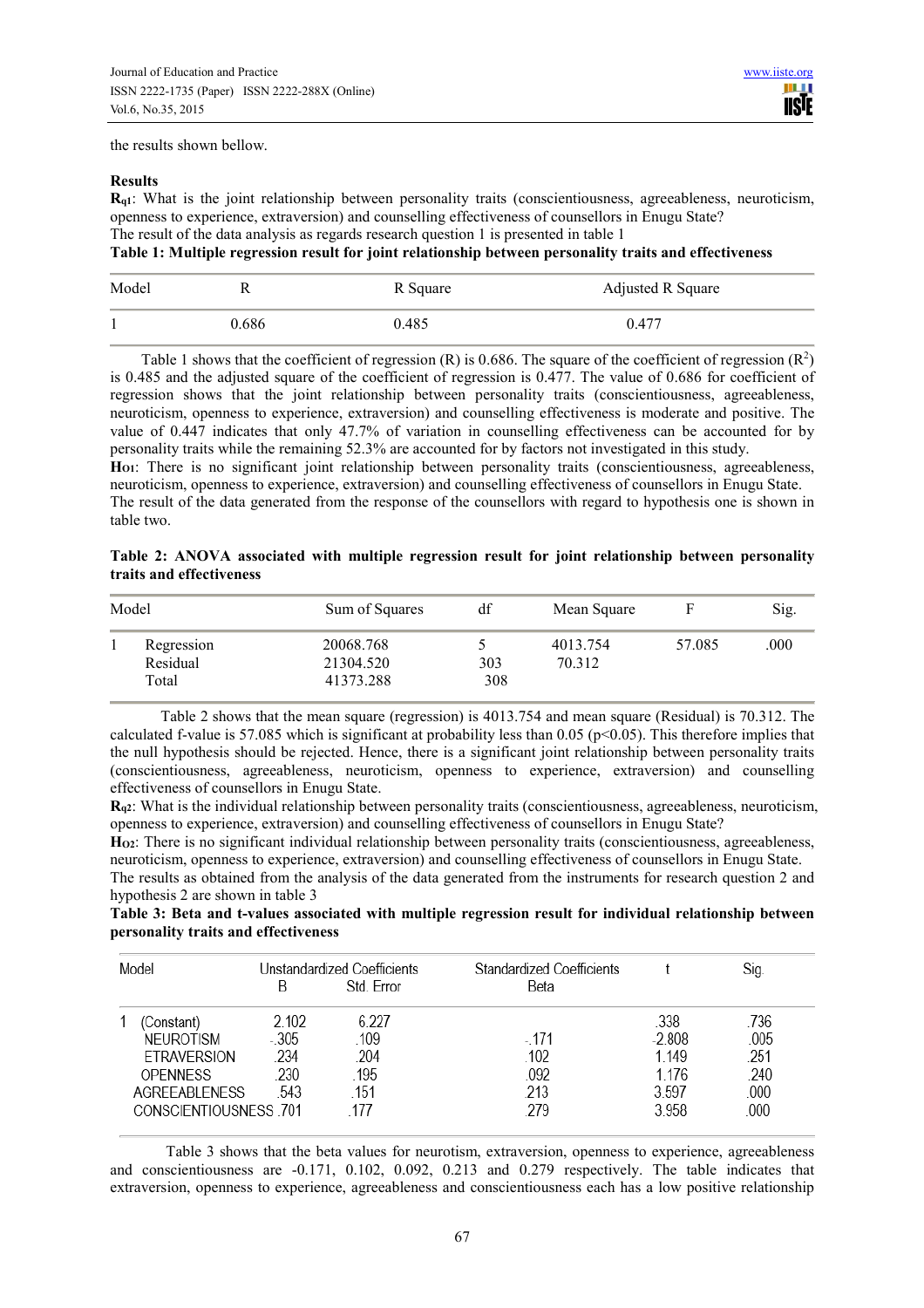with counselling effectiveness of counsellors. From the beta values, it can be discerned that conscientiousness has the highest value, followed by agreeableness, then extraversion and openness to experience, while neurotism has a negative relationship with the counselling effectiveness.

The t-values are -2.808, 1.149, 1.176, 3.597 and 3.958 for neurotism, extraversion, openness to experience, agreeableness and conscientiousness respectively. The t-values for agreeableness and conscientiousness are significant at p<0.05 implying that agreeableness and conscientiousness each has significant relationship with counselling effectiveness, while the t-values for neurotism, extraversion and openness to experience are not significant at  $p<0.05$  implying that neurotism, extraversion and openness to experience do not significantly relate with counselling effectiveness. In this model, the predicting equation is given by Y = 2.102 - 0.305X<sub>1</sub> + 0.234X<sub>2</sub> + 0.230X<sub>3</sub> + 0.543X<sub>4</sub> + 0.701X<sub>5</sub>, where y is data point for counselling effectiveness, while  $x_1$ ,  $x_2$ ,  $x_3$ ,  $x_4$  and  $x_5$  are data points for neurotism, extraversion, openness to experience, agreeableness and conscientiousness respectively.

**Rq3**: What is the joint relationship between socio-demographic variables (age, years of experience and qualification) and counselling effectiveness of counsellors in Enugu State?

The data obtained from the respondents following the administration of the instruments were analyzed to answer research question three and the results are shown in table 4.

**Table 4: Multiple regression result for joint relationship between socio-demographic variables and effectiveness** 

| Model |       | R Square | Adjusted R Square |
|-------|-------|----------|-------------------|
|       | 0.581 | 0.337    | 0.331             |

 Table 4 shows that the coefficient of regression is 0.581, the square of the coefficient of regression is 0.337, while the adjusted coefficient of regression is 0.331. The coefficient of regression of 0.581 shows that sociodemographic variables have positive and moderate joint relationship with counselling effectiveness. The adjusted coefficient of regression of 0.331 suggests that socio-demographic variables accounted for 33.1% variation in counselling effectiveness while the remaining 66.9% variation in counselling effectiveness was accounted for by factors not investigated in this study.

**HO3**: There is no significant joint relationship between socio-demographic variables (age, years of experience and qualification) and counselling effectiveness of counsellors in Enugu State.

The data obtained following the administration of the instruments to the respondents were analyzed and presented in table 5.

**Table 5: ANOVA associated with multiple regression result for joint relationship between sociodemographic variables and effectiveness** 

| Model |                                 | Sum of Squares                      | df         | Mean Square        |        | Sig. |
|-------|---------------------------------|-------------------------------------|------------|--------------------|--------|------|
|       | Regression<br>Residual<br>Total | 13962.365<br>27410.923<br>41373.288 | 305<br>308 | 4654.122<br>89.872 | 51.786 | .000 |

 From table 5, it can be seen that mean square (regression) is 4654.122 and mean square (residual) is 89.872. The calculated f-value of 51.786 is significant at  $p<0.05$ . This implies that the null hypothesis should be rejected. Therefore, significant joint relationship between socio-demographic variables and counselling effectiveness exists.

**Rq4:** What is the individual relationship between socio-demographic variables (age, years of experience and qualification) and counselling effectiveness of counsellors in Enugu State?

**HO4**: There is no significant individual relationship between socio-demographic variables (age, years of experience and qualification) and counselling effectiveness of counsellors in Enugu State.

The data obtained from the instruments were analyzed in order to answer research question four and to test hypothesis four. The results obtained from the analysis were presented in table 6.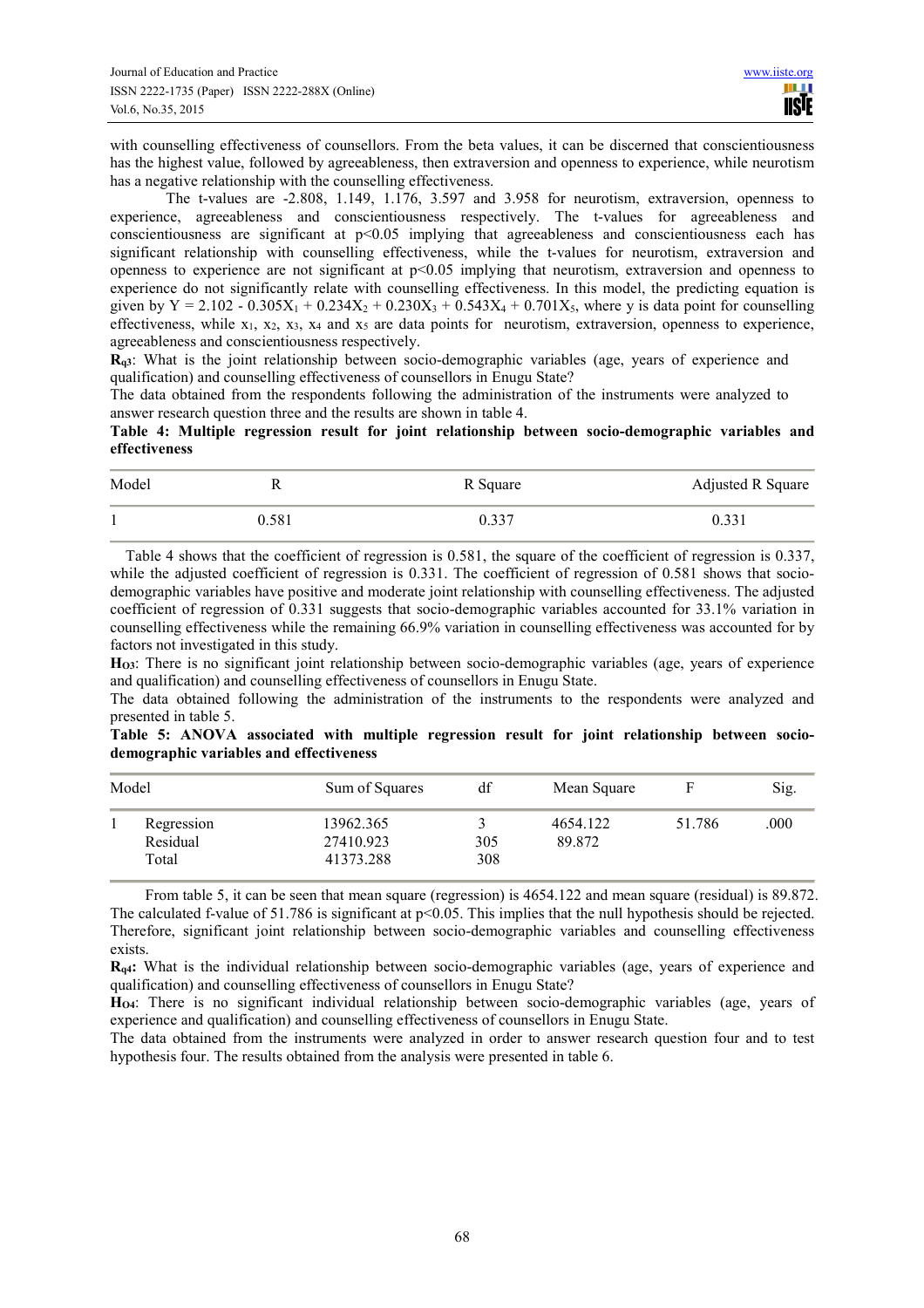| Model                                                     |                                   | Unstandardized Coefficients<br>Std Frror | Standardized Coefficients<br>Beta |                                   | Sig.                         |
|-----------------------------------------------------------|-----------------------------------|------------------------------------------|-----------------------------------|-----------------------------------|------------------------------|
| (Constant)<br>YEARS OF EXPERIENCE<br>QUALIFICATION<br>AGE | 12 517<br>5 0 4 1<br>2.390<br>151 | 2954<br>.560<br>.327<br>302              | 450<br>342<br>025                 | 4 238<br>9 0 0 7<br>7 311<br>.500 | .000<br>.000.<br>000<br>.618 |

**Table 6: Beta and t-values associated with multiple regression result for individual relationship between socio-demographic variables and effectiveness** 

Table 6 shows that the beta values for years of experience, qualification and age are 0.450, 0.342 and 0.025 respectively. The beta values of 0.450 and 0.342 mean that years of experience and qualification each has a low positive relationship with counselling effectiveness. The beta value of 0.025 shows that age has a very low positive relationship with counselling effectiveness.

The calculated t-values are 9.007, 7.311 and 0.500 for years of experience, qualification and age respectively. The relationship between years of experience and counselling effectiveness of counsellors is significant at probability less than  $0.05$  (p<0.05). The relationship between qualification and counselling effectiveness of counsellors is also significant at probability less than 0.05 (p<0.05), while the relationship between age and counselling effectiveness of counsellors is not significant at probability less than  $0.05$  (p<0.05). In this model, the predicting equation is given by  $Y = 12.1517 + 5.041X_1 + 2.390X_2 + 0.151X_3$ , where y is data point for counselling effectiveness, while  $x_1$ ,  $x_2$  and  $x_3$  are data points for years of experience, qualification and age respectively.

# **Discussion of findings**

It was found that there was a positive joint relationship between personality traits and counselling effectiveness which was significant. This finding is in line with the findings of Woko (2012) who found that personality which was significant. This finding is in line with the findings of traits had significant joint relationship with counsellors' job satisfaction. The finding that personality super traits (extraversion, openness to experience, neuroticism, conscientiousness and agreeableness) had a positive joint relationship with counsellors' effectiveness can be explained from the fact that extraversion, openness to experience, conscientiousness and agreeableness are regarded as good personality traits on their own and any single counsellor who rates high in them will most likely have a significant counselling effectiveness.

It was found that extraversion, openness to experience, agreeableness and conscientiousness each has a positive relationship with counselling effectiveness of counsellors while neurotism has a negative relationship with the counselling effectiveness. This finding is similar to the finding of Onyema (2012) which revealed that traits of conscientiousness, openness to experience, agreeableness and extraversion correlated positively with the effectiveness of teachers while neuroticism did not correlate positively with teachers' effectiveness. Conversely, the finding is in disagreement with finding of Ebong (2009) which revealed that conscientiousness and neuroticism did not relate to job performance of counsellors in Akwa-Ibom State. The apparent difference in the findings of the study and Ebong's (2009) work may be due to sample size which was only 48 counsellors in Ebong's (2009) work, compared to a sample of 309 counsellors who participated in the present study. The finding of that extraversion, openness to experience, agreeableness and conscientiousness each has a positive relationship with counselling effectiveness of counsellors while neurotism has a negative relationship with the counselling effectiveness can be explained from the fact that the personality traits of extraversion, openness to experience, agreeableness and conscientiousness are valuable qualities which endear the counsellors to their clients, make the clients obey and carry out the prescriptions of the counsellors to the fullest.

It was found that socio-demographic variables have positive joint relationship with counselling effectiveness which is significant at the stipulated probability level. This finding is in line with the finding of the study conducted by Woko (2012) who found that socio-demographic variables had a significant joint relationship with counsellors' job satisfaction. The finding of the present study that socio-demographic variables have positive joint relationship with counselling effectiveness can be explained from the fact that years of experience, qualification and age all contribute to make a good counsellor.

Finally, it was found that years of experience, qualification and age each has a positive relationship with counselling effectiveness. The relationship between years of experience and counselling effectiveness is positive and significant, so also the relationship between qualification and counselling effectiveness, while the relationship between age and counselling effectiveness is positive but not significant. The finding of positive and significant relationship between years of experience and counselling effectiveness, and between qualification and counselling effectiveness can be explained from the fact that years of experience and qualification help to sharpen the skills of the counsellors in providing adequate and useful educational, vocational, personal and social